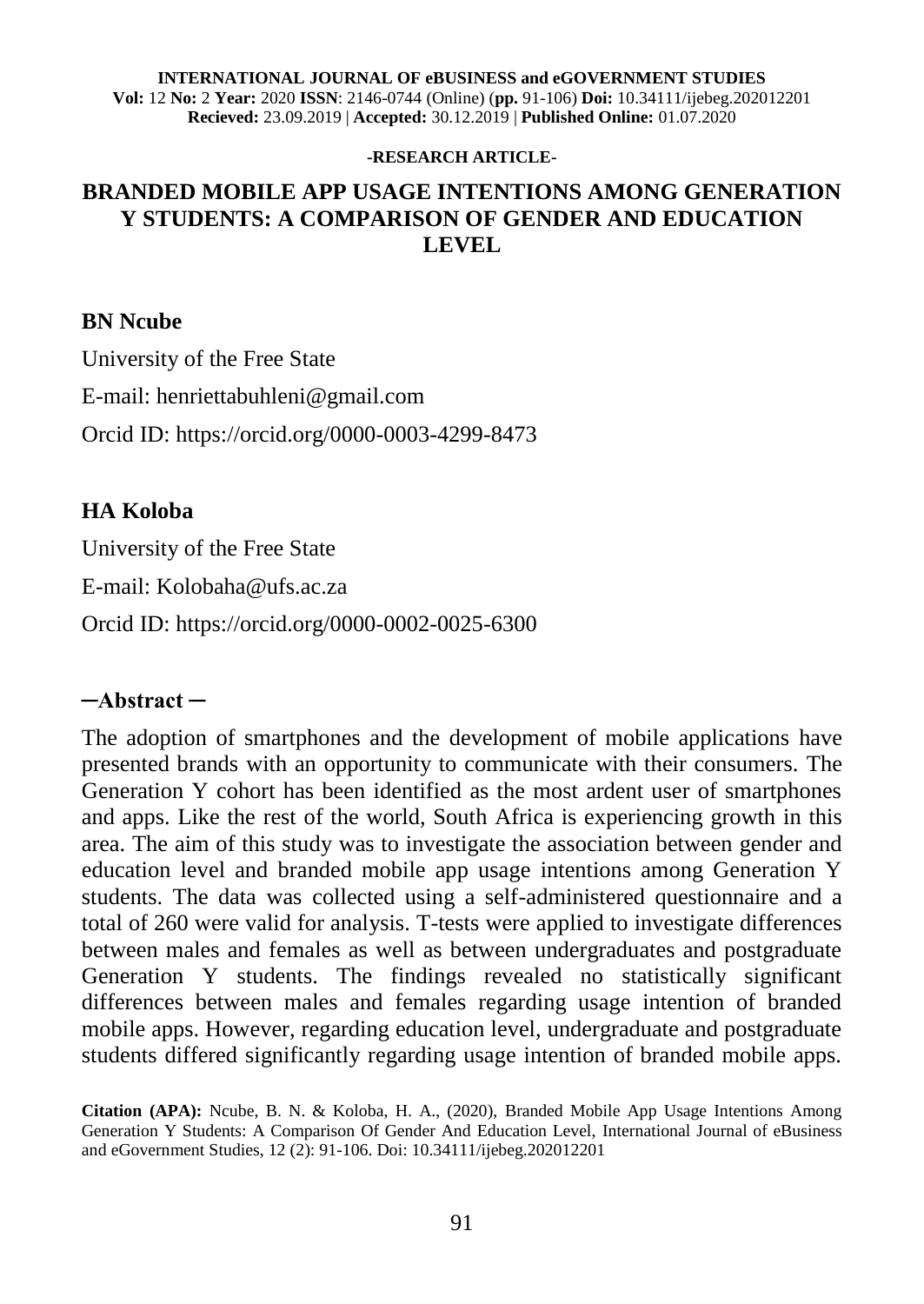Therefore, it is recommended that the Generation Y cohort should be kept in mind when developing mobile apps, as this generation represents a significant number of those who use branded mobile apps.

**Key Words:** Branded mobile apps, mobile apps, technology adoption, mobile marketing, Generation Y.

## **JEL Classification: M39**

## **1. INTRODUCTION**

The increasing acceptance of smartphones and subsequent development of mobile applications (apps) continue to change the ways in which consumers communicate with a brand (Kim, Wang & Malthouse, 2015). In other words, due to the accessibility of mobile apps, consumers who adopt them can interact with brands that fit into their lifestyles (Wang, Kim & Malthouse, 2016). In the case of South Africa, some of the factors that contribute to the evolution of mobile apps, amongst many, are the development of network infrastructure, extensive use of smartphones and app usability (SME South Africa, 2015). Mobile apps are, therefore, used as mobile marketing media to deliver strategic marketing activities to consumers (Rohm, Gao, Sultan & Pagani, 2012). Because of this, businesses have realised that they can market their products and services and, in addition, add new value for consumers through mobile apps (Peng, Chen & Wen, 2014). Furthermore, mobile technology enables marketers to offer consumers a chance to interact with their brand through the development of branded mobile apps (Al-Nabhani & Wilson, 2015).

According to Bellman, Potter, Treleaven-Hassard, Robinson and Varan (2011), branded mobile apps are the "software downloadable to a mobile device which prominently displays a brand identity, often via the name of the app and the appearance of a brand logo or icon, throughout the user experience". In other words, branded mobile apps are customised mobile apps for promoting company brands as well as adding value to mobile devices (Yang, 2013). Therefore, it is of vital importance that marketers offer branded mobile apps that add value for consumers and also provide an exceptional brand experience without any technical difficulties (Kim et al., 2015). Zhao and Balague (2015) are of the view that a challenge confronting mobile app marketers relates to how to capture the attention of users. For this reason, the discovery process of branded mobile app stores deserves the attention of academics and professionals (Kim et al., 2015). In line with this view, Khan and Hyunwoo (2009) affirmed the importance of a knowledge of the success factors of mobile app innovations.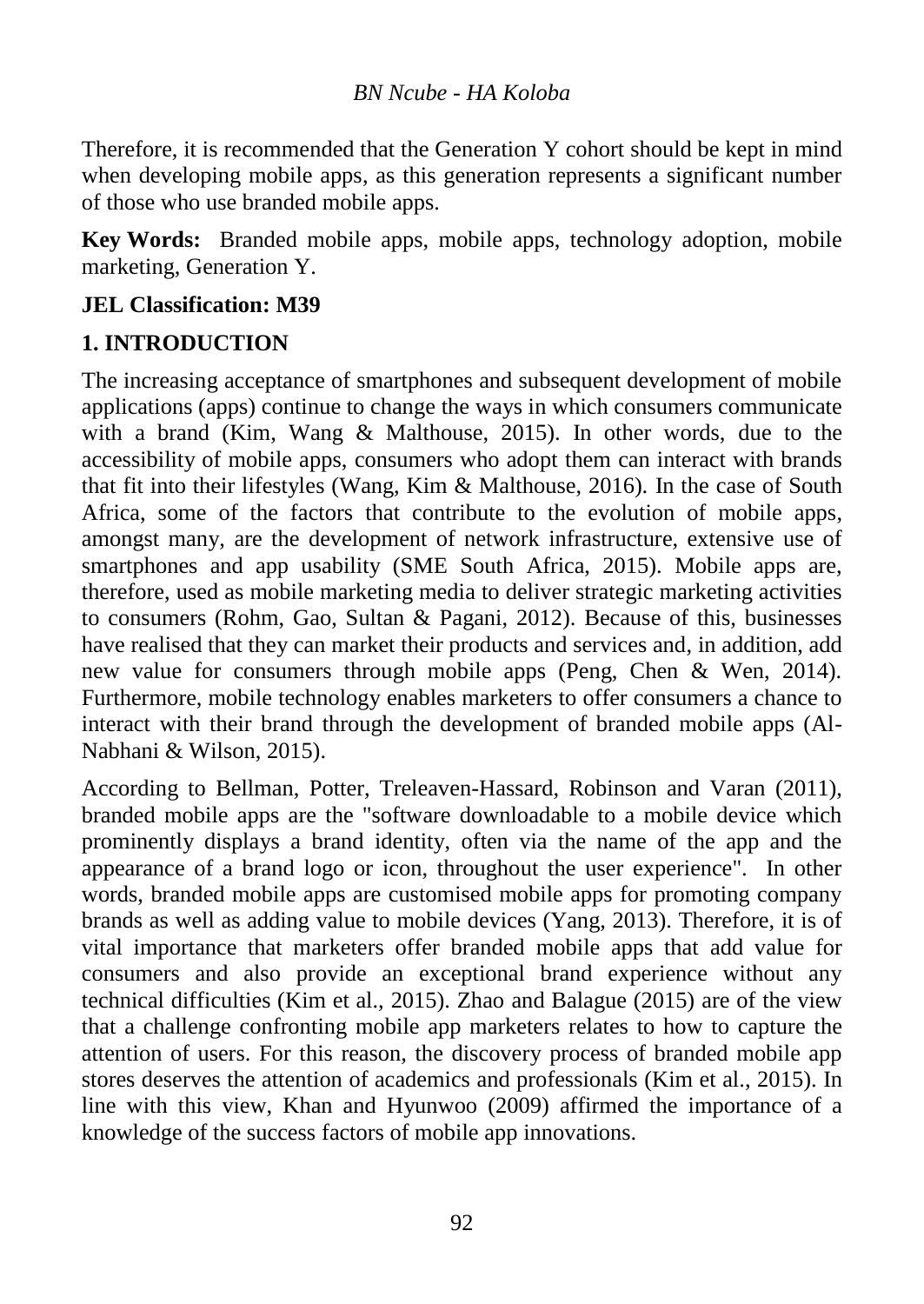## **2. LITERATURE REVIEW**

## **2.1. Generation Y cohort**

Hill (2004) describes the Generation Y cohort as comprising individuals born between 1981 and 2004, whereas Zimmerer and Scarborough (2008) describe them as those born between 1982 and 1995. Thus, this cohort represents young people. Many studies have shown that young people are the main users of mobile technology (Kim, Lin & Sung, 2013). For example, Yang (2013) found that young American adults, Generation Y according to Bolton, Parasuraman, Hoefnagels, Migchels, Kabadayi, Gruber, Loureiro and Solnet (2013), were substantial users of smartphones and more likely to download apps to their phones than any other group. Generation Y members are highly active in the marketplace (Noble, Haytko & Philips, 2009). This generation is characterised by being tech-savvy (Bhave, Jain & Roy, 2013) and represents an essential segment of the consumer market (Beneke, Cumming, Stevens, & Versfeld, 2010). Even so, the majority of consumers is yet to embrace smartphones (Rohm et al., 2012).

The Generation Y cohort is purported to have time, money and independence (Mosupyoe, 2014). Some authors such as Bhave et al. (2013) also support the view that Generation Y has a high disposable income and spending propensity. Also, this generation is perceived to be knowledgeable regarding investments, are brand conscious, brand loyal, value seekers and concerned about image because they were raised at a time where everything was branded, which made them comfortable with brands (Mosupyoe, 2014). Furthermore, members of Generation Y are known to be flexible in adopting new brands, as they are adventurous and believe in immediate gratification (Bhave et al., 2013). It is evident that Generation Y represents a significant segment of the consumer market, since their considerable spending power extends across most industries (Beneke et al., 2010).

## **2.2. Mobile phone usage among the Generation Y cohort**

Many people use mobile devices such as smartphones to support their personal and professional lives (Chinomona, 2013). These developments led to the rapid adoption of mobile phone technology among young consumers (Rohm et al., 2012). In South Africa, Generation Y forms a substantial part of the population; therefore, the market is big enough for companies to make use of mobile strategies to reach this segment. Generation Y consumers are known to be openminded, optimistic, confident, independent, ambitious, competitive, energetic, hardworking, tech-savvy and impatient (Bhave et al., 2013). Being highly techsavvy, they use many features on their mobile smartphones and prefer creative,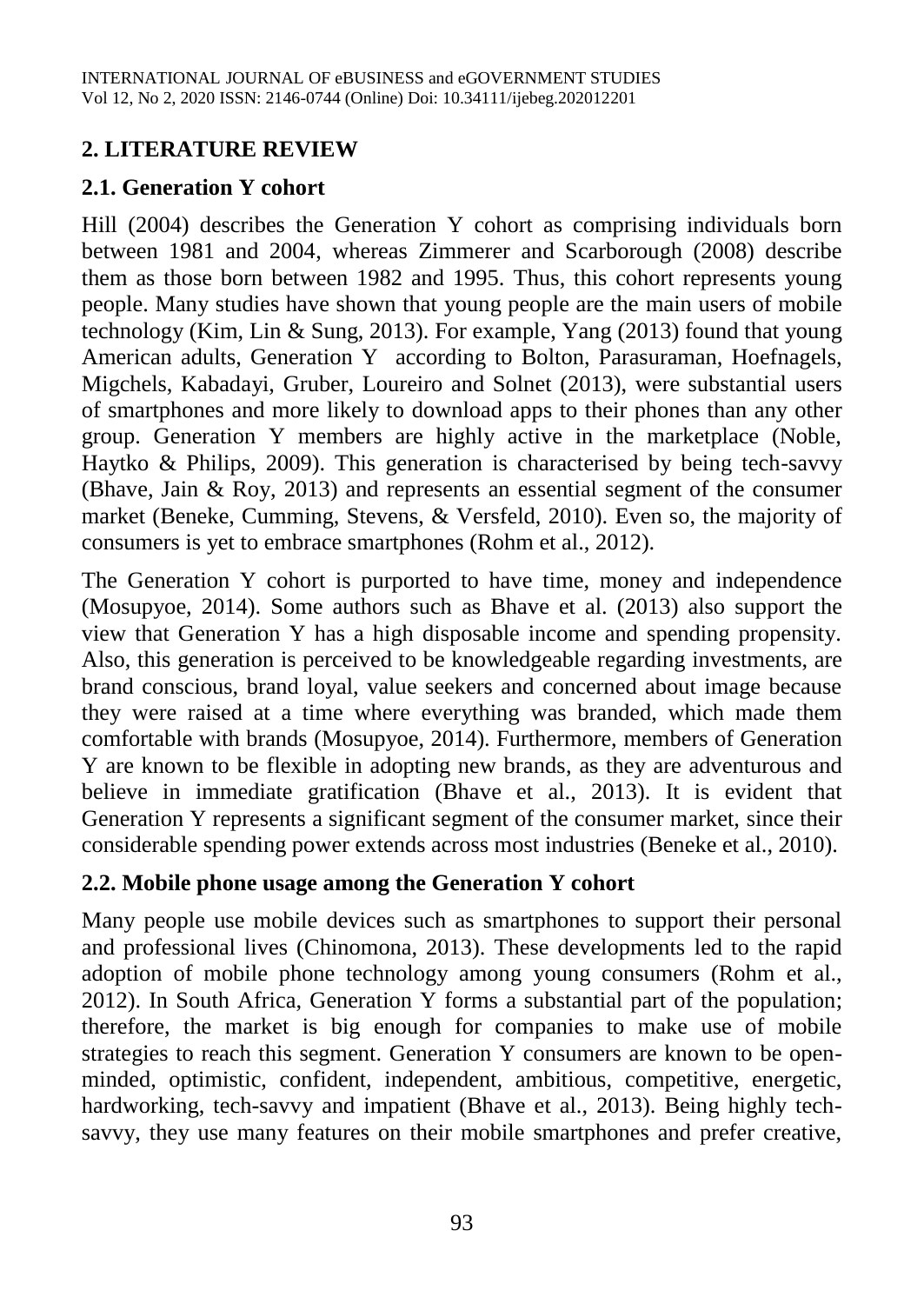personalised and engaging messages. For example, they like to decide the content and frequency of the promotional messages (Beneke et al., 2010). Generation Y anticipates enjoyable and fast-paced information from technology and, for them, mobile phones are more than a form of communication - they are a way for self-expression and individuality (Bhave et al., 2013). Hence, they integrate technology with their day-to-day activities, since they had early and frequent exposure to technology (Bolton et al., 2013).

Compared to other generations, members of Generation Y are substantial users of value-added mobile data services (Beneke et al., 2010). According to Bhave et al. (2013), this generation has displayed an intense shift from traditional to new media over a period of time and are, therefore, flexible since this cohort accepts new technology and dramatically uses value-added mobile services, such as Quick Response Codes (QR Codes). In line with this, it is essential that marketers become aware that Generation Y individuals are resistant to traditional marketing efforts and are challenging to capture and retain as loyal consumers (Mosupyoe, 2014). For this reason, market analysts and researchers are noticing that Generation Y plays a substantial role in their marketing and advertising in the 21st century (Cui, Trent, Sullivan & Matiru, 2003). Furthermore, understanding the approach of Generation Y to brands is key to any branding strategy targeting this segment (Mosupyoe, 2014).

## **2.3. Branded mobile apps**

Bellman et al. (2011) view branded apps as one of the most influential marketing tools developed so far. Therefore, it is vital for marketers to offer branded mobile apps that add value for consumers together with an exceptional brand experience without any technical difficulties (Kim et al., 2015). Marketers have learnt that getting people to download their branded mobile apps is a challenge and that for them to use the apps is another challenge on its own (Bellman et al., 2011). In other words, making branded mobile apps useful is a challenge; hence it is of vital importance that their impact should be maximised. Branded mobile apps are valuable to marketing as they can engage consumers efficiently (Kim et al., 2013).

Bellman et al. (2011) investigated the effectiveness of branded mobile apps among members of the public in the south-western United States and western Australia. The findings of their study confirmed that the use of branded mobile apps has a substantial positive effect which increases the brand's interest. Meeder (2011) investigated the acceptance of branded smartphone apps among students, marketers and engineers and found that performance expectancy, perceived enjoyment and social influence were significant determinants of usage intention.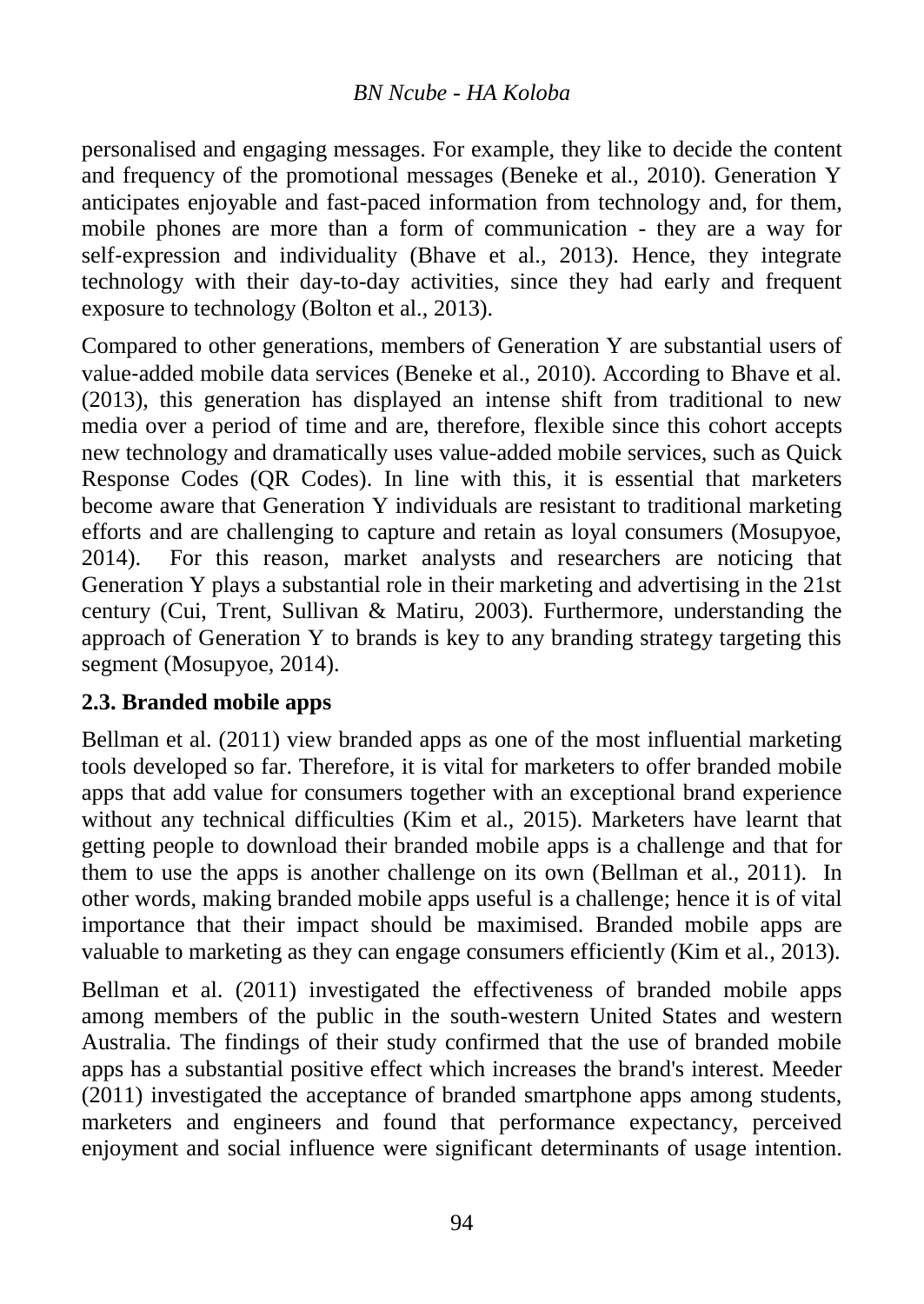Similarly, Kim et al. (2013) found that brands integrate engagement attributes and entertainment features to engage consumers. Wu (2015) studied the factors that influence consumers to continue using branded mobile apps among undergraduate students from a south-eastern university in the USA. It was revealed that effort expectancy, social influence and brand identification influenced app engagement. Research focusing on factors influencing the usage of branded mobile apps in South Africa is limited (Chalomba, 2016).

South African brands face a challenge because consumers compare them to some of the best in the world (Anonymous, 2017). Kriel (2017) states that most branded mobile apps in South Africa lack the quality of the apps that users have become used to which originate from other countries. For instance, users of apps such as Facebook, WhatsApp, Snap Chat and Instagram are now accustomed to apps offering a certain level of usefulness, quality and usability, and it is this level of quality that users have come to expect of apps. A digital firm, 4i, investigated how South Africans rate the branded apps they use. The goal was to show how South African branded apps compare to other apps in the USA (Anonymous, 2017). The findings revealed that as much as brands in South Africa had taken the route to have an app, very few have impressed consumers compared to American apps.

# **2.4. Gender, education level and technology**

Generally, men and women differ with regard to how they handle and process information (Karjaluoto, Lehto, Leppäniemi & Jayawardhena, 2008). For example, Nel and Raleting (2010) found that gender was an essential variable in crafting marketing strategies. Similarly, Zhou, Jin and Fang (2014) also found that gender had a moderating effect because men and women have different decisionmaking processes. Goswami and Dutta (2016) found that gender played a vital role in determining the purpose of accepting new technology.

Sohn, Schulte and Seegebarth (2014) concluded that gender-specific preferences were essential for marketers to come up with effective outcomes, as it was one of the most important patterns of individuals' self-concept. Chong (2013) found that males displayed more favourable attitudes towards computers than females, because females more often than not were more hesitant in using computers than males while Okazaki and Mendez (2013) opine that a smartphone falls within a male realm. This is not surprising, since men tended to show more interest in using different types of technology because they were more confident towards technology than women (Alafeef, Singh & Ahmad, 2012).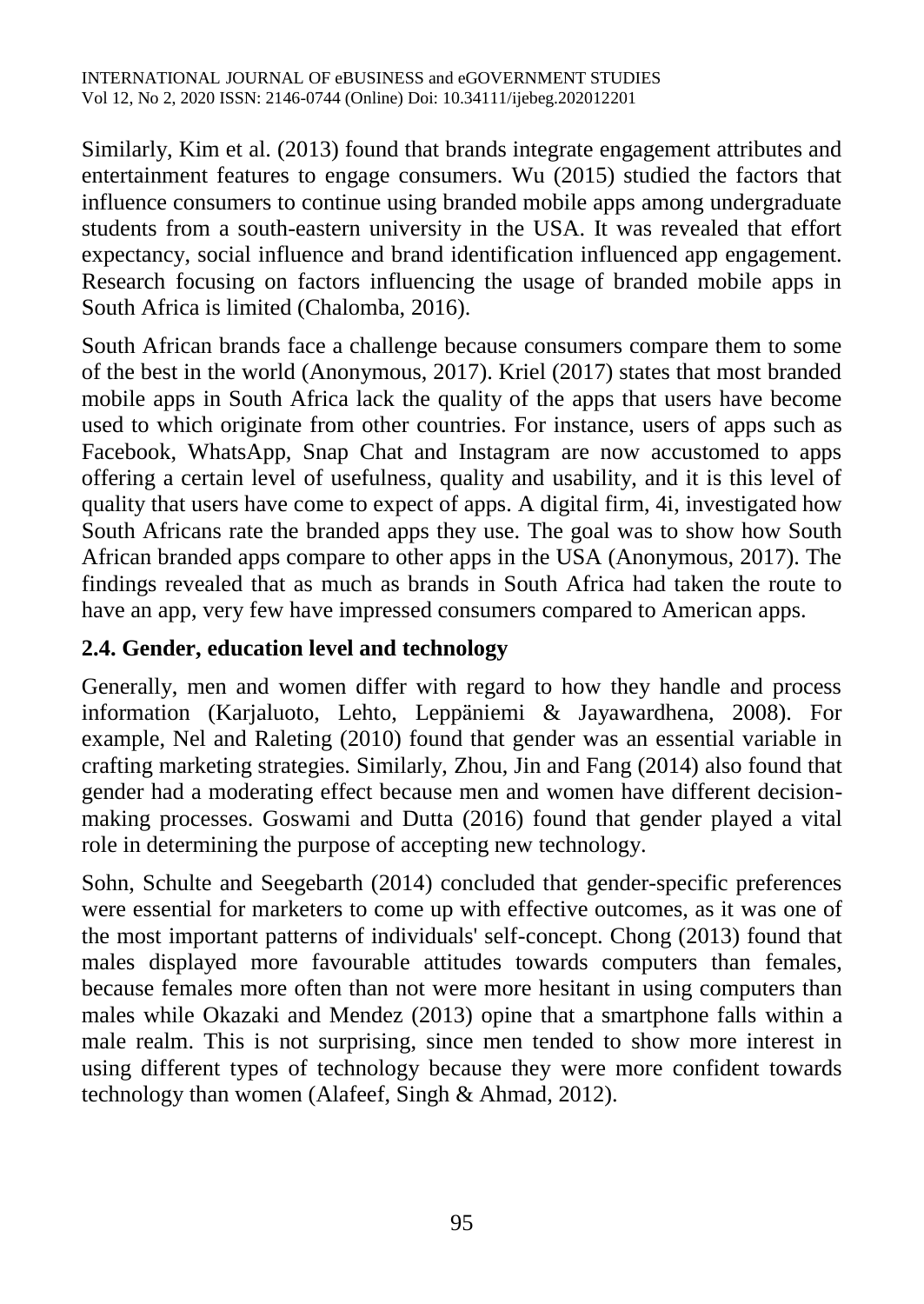Numerous studies have examined the link between gender and mobile service usage (Karjaluoto et al., 2008). Chong (2013) investigated the relationship among various demographic variables regarding m-commerce usage in China and found no significant correlation regarding gender in this respect. Conversely, Wang and Wang (2010) examined user acceptance of the mobile internet and found significant gender differences regarding behavioural intention among males and females. According to Cho (2015), men are hugely motivated to use technologies and interested in exploring to gain technological skills with regard to computers and apps. Meeder (2011) found that the relationship between effort expectancy and behavioural intention would be moderated by gender. In another study, Acheampong, Zhiwen, Hiran, Serwaa, Boateng and Bediako (2018) examined the moderating effects of gender on e-payment. The results revealed that effort expectancy for male respondents was higher than for the female respondents.

Like gender, in the past education level has also been found to play a role in the acceptance of technology. This is underscored by Hsiao (2013) who stated that demographic variables such as age, gender and education level may influence consumers' adoption and usage of various technologies. Persaud and Azhar (2012) investigated the willingness of consumers to accept marketing through their smartphones and found that those with diplomas and undergraduate degrees were more inclined to receive promotions on their smartphones than their postgraduate counterparts. Dineshwar and Steven (2013) found a relationship between mobile banking adoption and education level.

## **3. METHODOLOGY**

To support the empirical research, a literature review on mobile apps in general and branded mobile apps, in particular, was conducted. Also, the literature on the Generation Y cohort and its interaction with technology was also performed. The study followed a quantitative approach in which a self-administered questionnaire was distributed among Generation Y students.

## **3.1. Sample and sampling techniques**

The sample comprised Generation Y students from two higher education institutions in two provinces of South Africa. A sample size of 300 Generation Y students were invited to participate in the study. The students were chosen because they were deemed to be the main users of smartphones and, therefore, likely to download branded mobile apps. A non-probability convenience sampling method was selected for this study.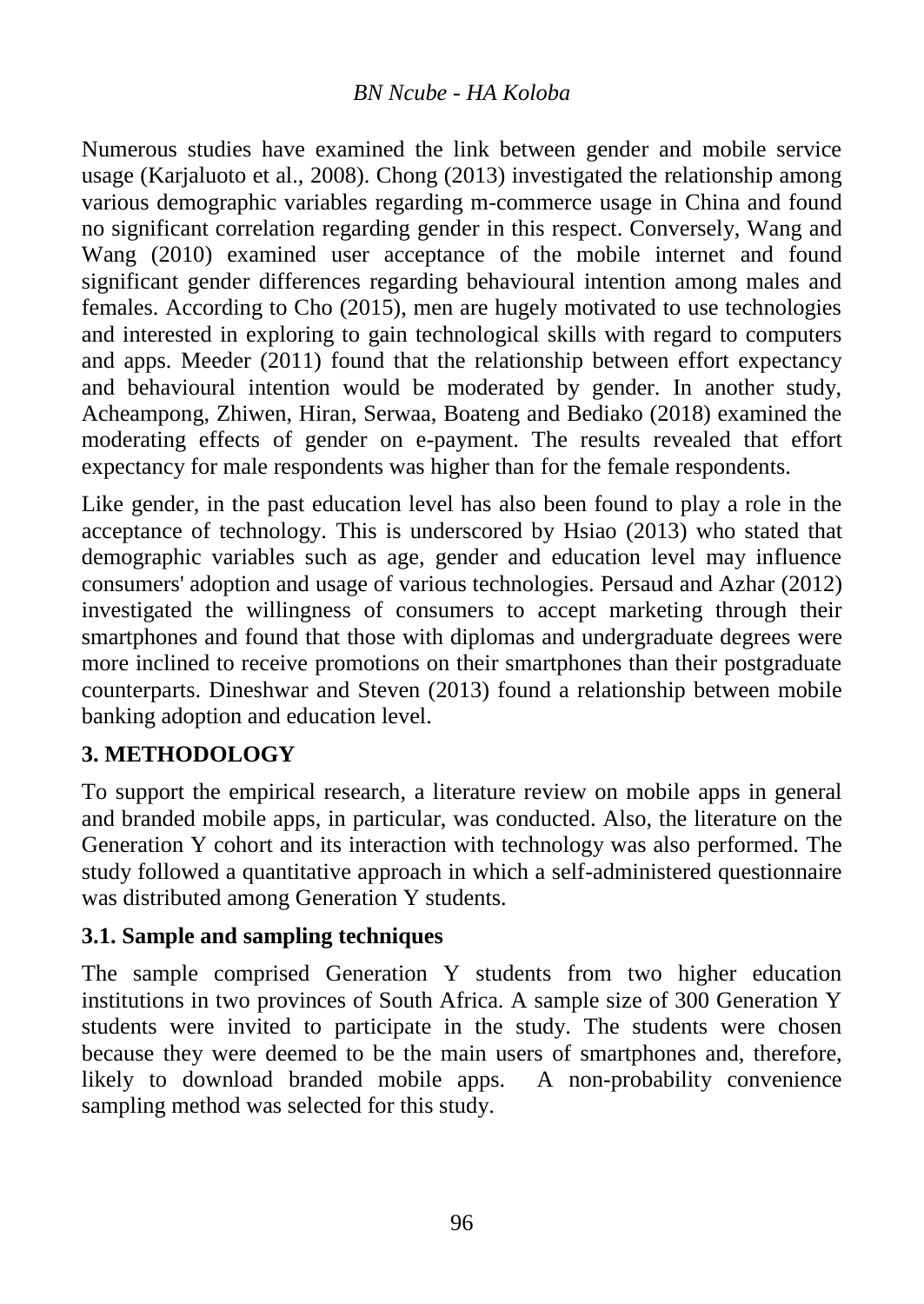## **3.2. Instrument and procedure**

The questionnaire comprised three sections. Section A comprised questions regarding the demographic profiles of participants. Section B provided a short description of branded mobile apps. Section C included questions related to the usage of branded mobile apps. The scaling items used to measure the construct were sourced from Alnawas and Aburub (2016). In Section C a five-point Likert type scale was used to score the items ranging from 1 (strongly disagree) to 5 (strongly agree).

## **3.3. Reliability and validity**

To establish the reliability of the scale, a Cronbach's Alpha reliability test was computed on the usage intention construct. Maholtra (2010) recommended a reliability coefficient value above 0.60 for the scale to be deemed reliable. The Cronbach alpha coefficient for the intention usage construct was 0.905, which was above the prescribed threshold value. Three experienced researchers confirmed the content and face validity of the measuring instrument. Factor analysis was used to verify convergent validity on the data collected from Generation Y students. All items loaded on the construct ranged from 0.790 to 0.875 and were, therefore, above the recommended cut-off point of 0.30 (Pallant, 2013). Table 1 provides the Cronbach alpha values and item loadings for the construct of intention usage.

| <b>Research constructs</b> |     |      | <b>Descriptive statistics</b> | Cronbach's test |                | <b>Factor Loading</b> |  |
|----------------------------|-----|------|-------------------------------|-----------------|----------------|-----------------------|--|
|                            |     | Mean | <b>SD</b>                     | Item-total      | $\alpha$ value |                       |  |
| Intention usage            | IU1 | 4.2  | 0.642                         | 0.886           | 0.905          | 0.875                 |  |
|                            | IU2 |      |                               | 0.878           |                | 0.874                 |  |
|                            | IU3 |      |                               | 0.879           |                | 0.870                 |  |
|                            | IU4 |      |                               | 0.877           |                | 0.848                 |  |
|                            | IU5 |      |                               | 0.901           |                | 0.790                 |  |

IU1 to IU5 = Intention usage items.

#### **3.4. Data analysis**

With the help of the Statistical Package for Social Sciences (IBM Version 24) different statistical techniques were used to analyse data. Demographic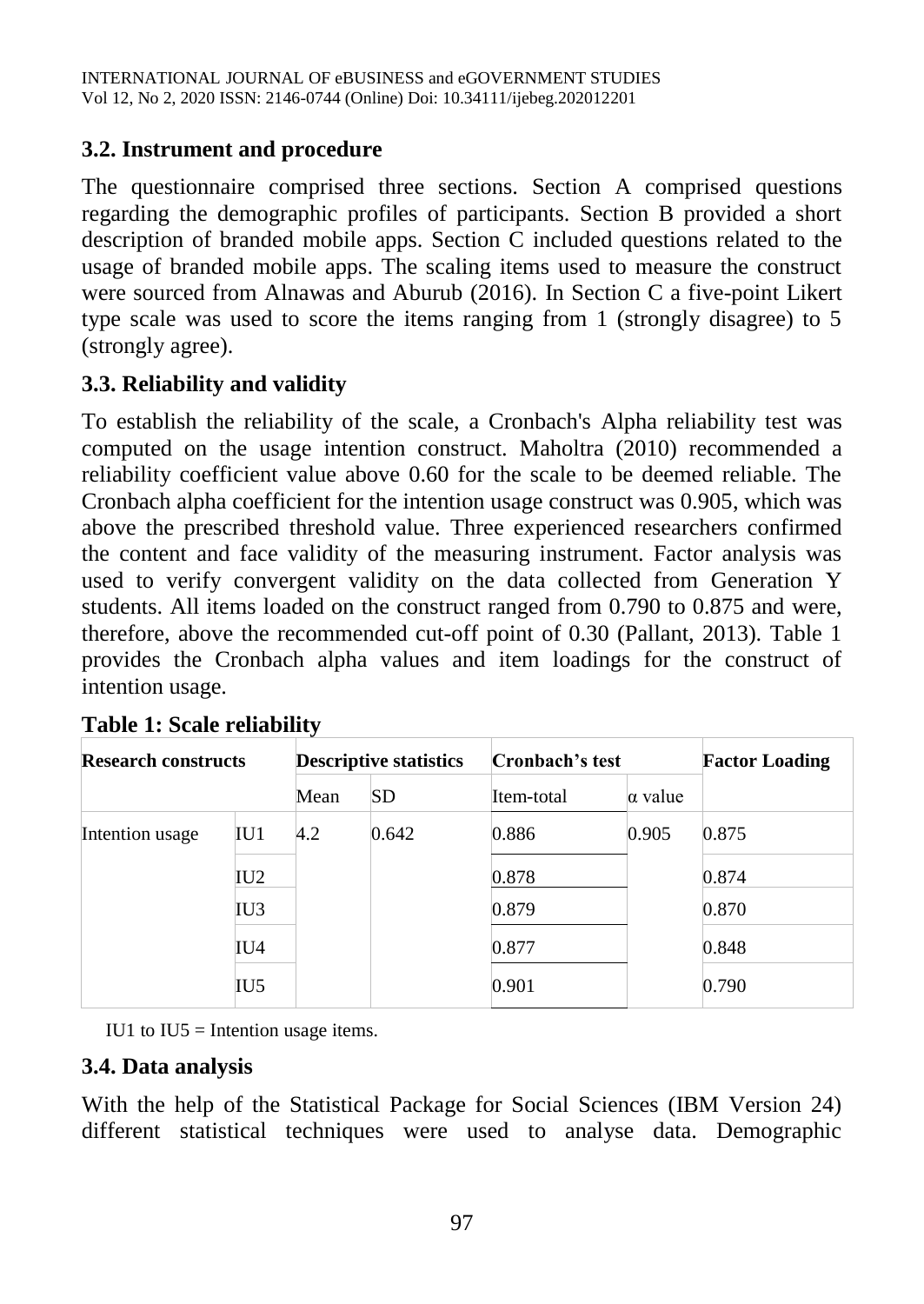information was examined through descriptive statistics. T-tests were used to compare males and females regarding intention usage of branded mobile apps. Also, T-tests were used to compare undergraduate and postgraduate Generation Y students regarding intention usage of the branded mobile app. Since the dependent variable (intention usage of branded mobile) was scored on a five-point Likert scale, T-tests were deemed appropriate.

## **3.5. Ethical considerations**

Ethical clearance was obtained from the ethics committee of the faculty of Economic and Management Sciences of the University of the Free State. Before data collection, participants were informed that participation was voluntary and that they may withdraw at any time without repercussions. They were assured that their names would remain confidential. Furthermore, they were informed that the findings would be reported in an aggregate format.

## **4. FINDINGS**

Of the 300 participants, only 260 questionnaires were deemed usable, thus giving a response rate of 87%. Furthermore, 59.6% of participants were females and 49.4% males. The majority of the respondents were 18 to 20 years of age, constituting 50.4% of the respondents. Regarding ethnicity, the majority of the respondents were Black/African representing 67.3%. The undergraduate students constituted 76.2% of the respondents. Table 2, below, presents the results of the descriptive statistics.

| Gender         | Frequency | Per cent $(\% )$ |
|----------------|-----------|------------------|
| Female         | 155       | 59.6             |
| Male           | 105       | 40.4             |
| Age            | Frequency | Per cent $(\% )$ |
| 18-20          | 131       | 50.4             |
| $21 - 25$      | 98        | 37.7             |
| 26-30          | 21        | 8.1              |
| $31 - 35$      | 10        | 3.8              |
| Ethnicity      | Frequency | Per cent $(\% )$ |
| Black/African  | 175       | 67.3             |
| White          | 52        | 20.0             |
| Indian         | 8         | 3.1              |
| Coloured       | 22        | 8.5              |
| Other          | 3         | 1.2              |
| Level of study | Frequency | Per cent $(\% )$ |
| Undergraduate  | 198       | 76.2             |
| Postgraduate   | 62        | 23.8             |

|  | <b>Table 2: Descriptive statistics of respondents</b> |  |  |  |
|--|-------------------------------------------------------|--|--|--|
|--|-------------------------------------------------------|--|--|--|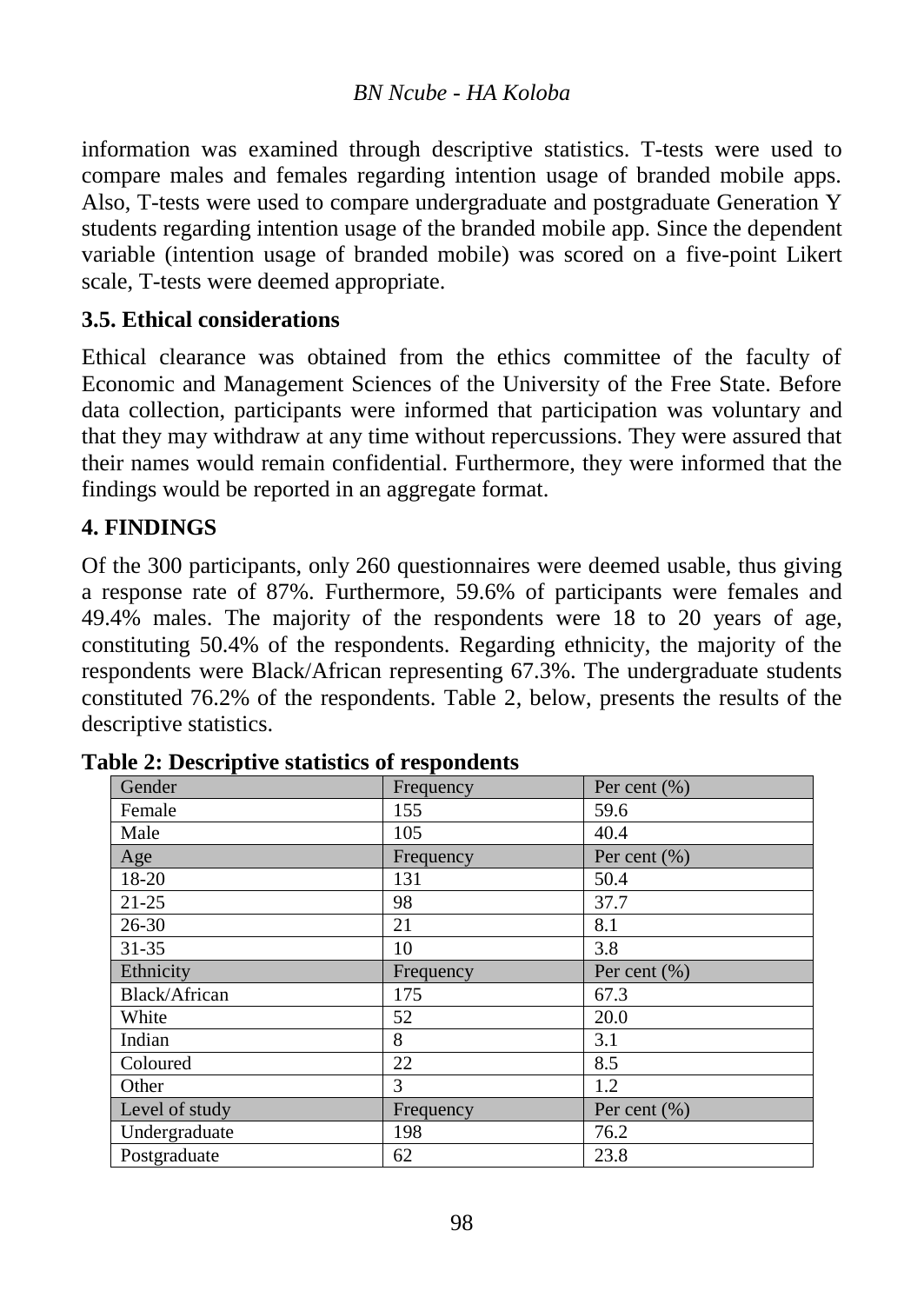## **4.1. Exploratory factor analysis**

Before the factor analysis application, a KMO measure of sampling adequacy test and Bartlett's test of Sphericity were applied to ascertain the factorability of the data. A KMO value of 0.865 and Bartlett's test of Sphericity value of 0.000 confirmed that the data was factorable. A principal component analysis with Direct Oblimin was conducted on the intention usage construct. The cumulative variance explained was 72.591 per cent.

## **T-tests – gender comparisons**

T-tests were applied to establish whether there were any statistically significant differences between male and female Generation Y students regarding intention usage of branded mobile apps. The results (Table 3) indicated no statistically significant differences between male and female Generation Y students regarding intention usage of branded mobile apps at a  $p<0.05$  significance level. The mean scores  $(x = 4.2581$ ; females) and  $(x = 4.1162$ ; males) indicated that females and males showed a similar intention to use branded mobile apps. These results contradict the finding of Sohn et al. (2014) that there were gender-specific behaviours in the assessment of utilitarian and hedonic branded apps.

|                                                                                                                      | of Variances | Levene's Test<br>for Equality |       | <b>T-test for Equality of Means</b> |             |                    |                            |                                        |                                      |  |  |
|----------------------------------------------------------------------------------------------------------------------|--------------|-------------------------------|-------|-------------------------------------|-------------|--------------------|----------------------------|----------------------------------------|--------------------------------------|--|--|
|                                                                                                                      | F            | Sig.                          |       | df                                  | Sig.<br>(2- | Mean<br>Difference | Std<br>Error<br>difference | 95%<br>Interval<br>Difference<br>Lower | Confidence<br>of<br>the<br>$I$ Inner |  |  |
| Intention usage<br>for<br>branded<br>mobile apps.<br>Equal<br>variances<br>assumed<br>equal variances<br>not assumed | 0.833        | 0.362 1.755 258               | 1.714 | 204.441 0.088                       | 0.080       | 0.14187<br>0.14187 | 0.08082<br>0.08277         | $-0.01729$<br>$-0.02132$               | 0.30103<br>0.30507                   |  |  |

|  | Table 3: Gender comparison regarding intention usage of branded mobile apps |  |  |  |
|--|-----------------------------------------------------------------------------|--|--|--|
|  |                                                                             |  |  |  |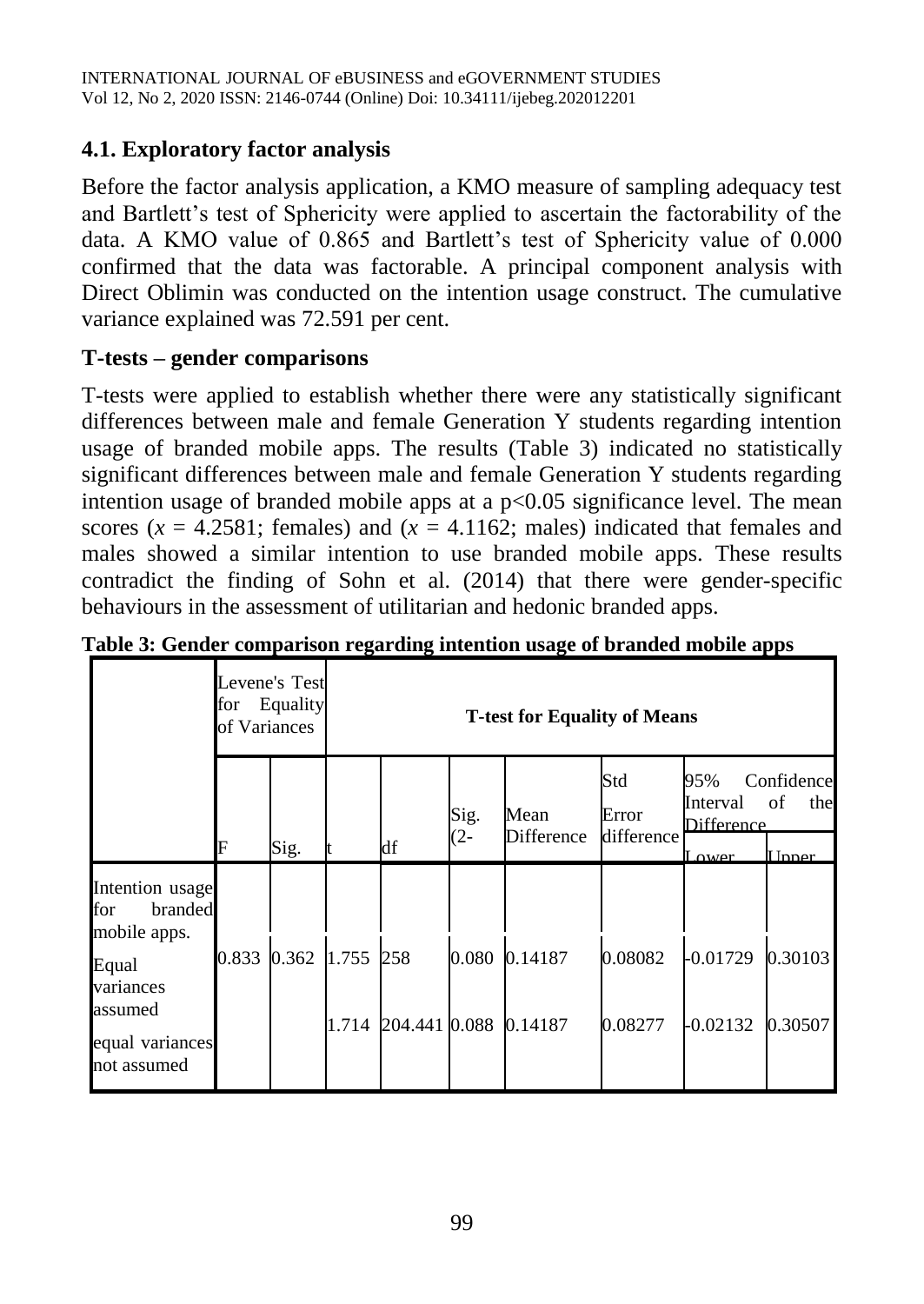### **T-tests – the level of study comparisons**

T-tests were applied to investigate whether there were any statistically significant differences between undergraduate and postgraduate students regarding the intention to use branded mobile apps. The results (Table 4) showed that the group mean scores differed significantly at the  $p<0.05$  significance level between undergraduates  $(x = 4.1485)$  and postgraduates  $(x = 4.3677)$ . In other words, the postgraduate students showed more intention to use branded mobile apps than undergraduate students. This is inconsistent with Persaud's (2012) finding that undergraduates were more inclined to mobile marketing more than postgraduates.

|  |                                      | Table 4: Comparison between undergraduates and postgraduates on |  |  |
|--|--------------------------------------|-----------------------------------------------------------------|--|--|
|  | intention to use branded mobile apps |                                                                 |  |  |

|                                                                                     | Levene's Test<br>for<br>of Variances | Equality |              | T-test for equality of means |             |                                                   |                    |                                                          |                          |  |
|-------------------------------------------------------------------------------------|--------------------------------------|----------|--------------|------------------------------|-------------|---------------------------------------------------|--------------------|----------------------------------------------------------|--------------------------|--|
|                                                                                     |                                      |          |              |                              | Sig.<br>(2- | Std.<br>Mean<br>Difference<br>Error<br>difference |                    | 95%<br>Confidence<br>of<br>Interval<br>the<br>Difference |                          |  |
|                                                                                     | F                                    | Sig.     |              | df                           | tailed)     |                                                   |                    | Lower                                                    | Upper                    |  |
| Intention<br>usage<br>for<br>branded<br>mobile apps.                                |                                      |          |              |                              |             |                                                   |                    |                                                          |                          |  |
| Equal<br>variances <sub>0.019</sub><br>assumed<br>Equal<br>variances<br>not assumed |                                      | 0.891    | $-2.367$ 258 |                              | 0.019       | $-0.21926$<br>$-2.438$ 107.141 0.016 $-0.21926$   | 0.09262<br>0.08994 | $-0.40164$<br>-0.39754                                   | $-0.03688$<br>$-0.04097$ |  |

## **5. DISCUSSION**

The aim of this study was to investigate the influence of gender and education level on branded mobile app usage intentions among Generation Y students. Reflecting on the mean scores of males and females, it is clear that regarding usage intention of branded mobile apps the two groups do not differ. In other words, when it comes to gender, the South African Generation Y student cohort have a similar usage intention of branded mobile apps. This confirms the view that Generation Y, in general, is a tech-savvy generation and, therefore, inclined to use different features on their smartphones (Bhave et al., 2013). For this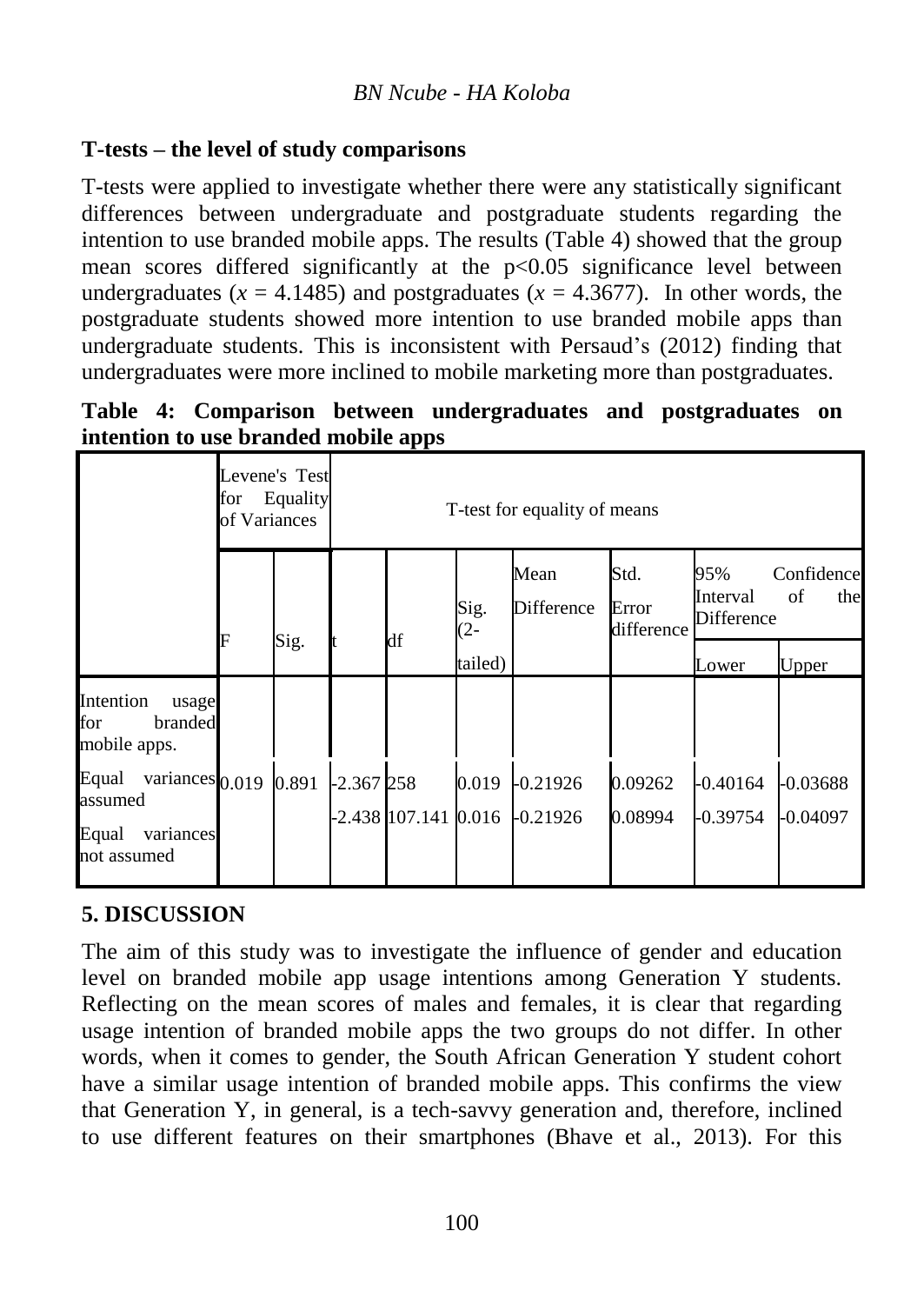generation, smartphones are not only a gadget for communication but a valuable tool also for other purposes such as entertainment, transacting and searching for information. This finding is essential for marketers and developers of branded mobile apps. Many organisations and marketers can, therefore, enhance their apps as they appeal to a broader market segment of these young people. As previously stated, this generation constitutes a considerable portion of the population. It should be seen as a market segment that can be very lucrative for businesses. Branded mobile apps have changed how businesses operate. It might also be that the gender gap in respect of owning gadgets, education and career development is closing. That may also explain the similar usage. Perhaps, the only thing that marketers can do is to investigate the effectiveness of their branded mobile apps on the purchasing decisions of the Generation Y cohort.

This study also investigated the influence of education level on the usage intention of branded mobile apps among Generation Y students. Regarding education level, contrary to gender, the results revealed statistically significant differences between undergraduate and postgraduate students regarding usage intention. Based on the mean scores, postgraduate students showed more intention to use branded mobile apps than their undergraduate counterparts. This could be interpreted as suggesting that the higher the education level, the more such a person is likely to use branded apps. However, a microscopic view of the results revealed that even though postgraduate students showed more intention than undergraduates, undergraduate students still manifested a significant usage intention of branded mobile apps. Marketers and developers of branded mobile phones should, therefore, target the Generation Y cohort as they represent a significant market segment. The world of business is influenced to a great extent by technological developments. It is not surprising, therefore, that Generation Y displays a substantial shift from the traditional way of doing things. Perhaps marketers can investigate the factors that influence the differences and come up with appropriate strategies to address those.

## **6. LIMITATIONS AND FUTURE RESEARCH**

Like other studies, the present study has limitations. Therefore, a generalisation of the findings should be approached with caution. First, only two institutions of higher learning students participated in this study. To assume that these findings apply to Generation Y students all over South Africa or the world would be a misrepresentation. Perhaps the context influenced the outcome. Furthermore, one limitation of this study is that convenience sampling techniques were followed. Future studies could adopt other sampling techniques that are more objective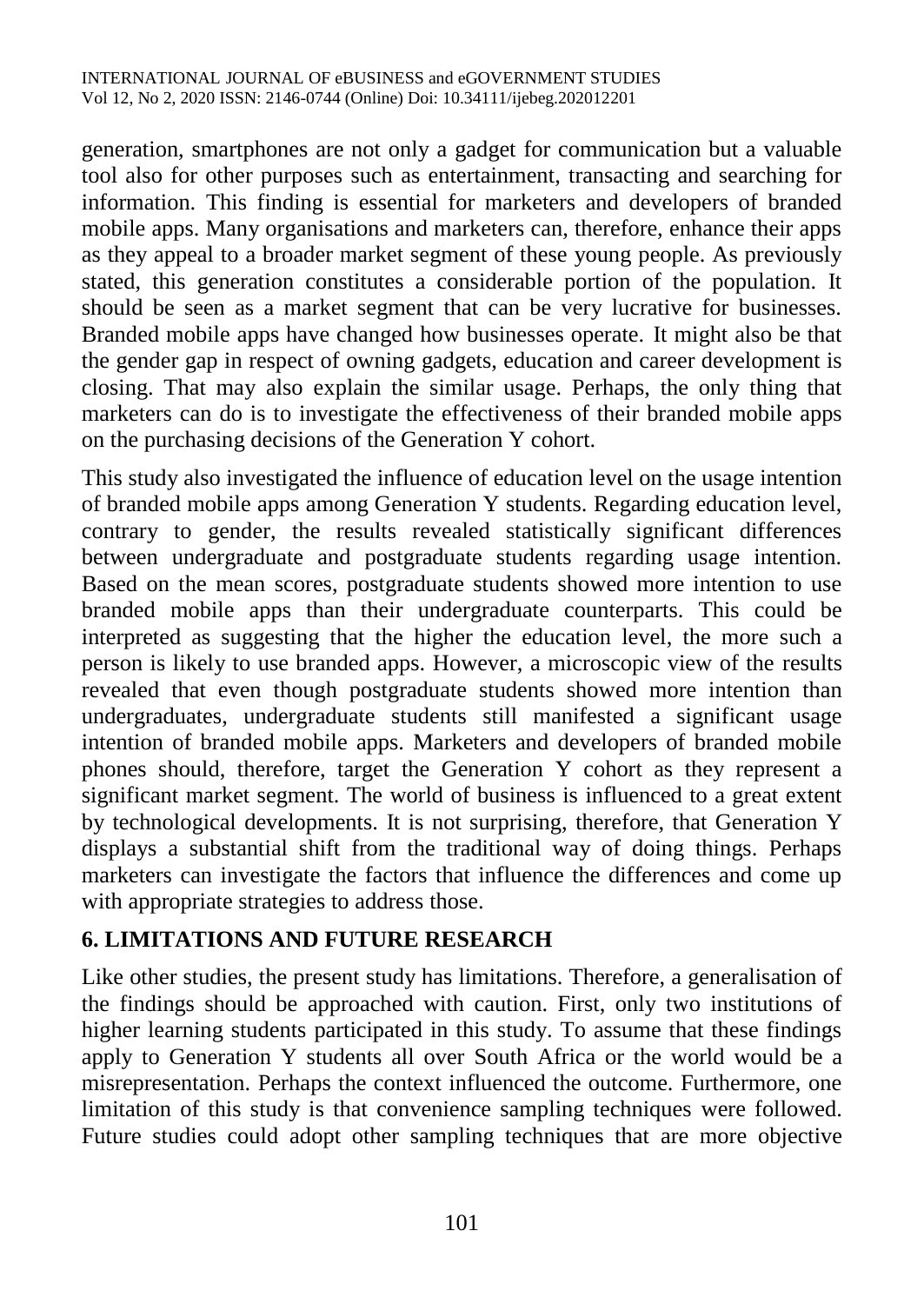which may lead to different findings. For this reason, the findings should be acknowledged and interpreted with caution. Future research can address these limitations by including a larger population from other institutions. Future studies should also investigate the type of branded mobile apps that students prefer. Furthermore, the influence of other factors should also be considered.

## **7. MANAGERIAL IMPLICATIONS AND CONCLUSION**

In creating a branded mobile app, mobile app developers and digital marketers should consider keeping Generation Ys in mind. Even though there are significant differences regarding education level, there is a significantly high usage intention among Generation Y students in general. In future, mobile apps and branded mobile apps will dictate how businesses market or sell their products and services. The fourth industrial revolution is upon us and there is no place to hide. To put it differently: if businesses do not adapt, they will perish. The findings of this study indicate that there are no differences between females and males regarding the usage intention of branded mobile apps. One can, therefore, conclude that when it comes to branded mobile apps, the Generation Y market is homogeneous.

The fact that postgraduate students manifest more usage intention means that marketers can also focus on the less educated to increase their reach. Doing this is imperative, since this generation possesses a substantial buying power for goods and services. In summary, this study has shown that digital marketers and branded mobile app developers can reach Generation Y students using branded mobile apps.

#### **REFERENCES**

Acheampong, P., Zhiwen, L., Hiran, K.K., Serwaa, O.E., Boateng, F. & Bediako, I.A. (2018). Examining the intervening role of age and gender on mobile payment acceptance in Ghana: UTAUT Model. *Canadian Journal of Applied Science and Technology*, 6(1), 141-151.

Alafeef, M., Singh, D. & Ahmad, K. (2012). The influence of demographic factors and user interface on mobile banking adoption: *a review. Journal of Applied Sciences*, 12(20), 2082-2095.

Alnawas, I. and Aburub, F. (2016). The effect of benefits generated from interacting with branded mobile apps on consumer satisfaction and purchase intentions. *Journal of Retailing and Consumer Services*, 31, 313–322.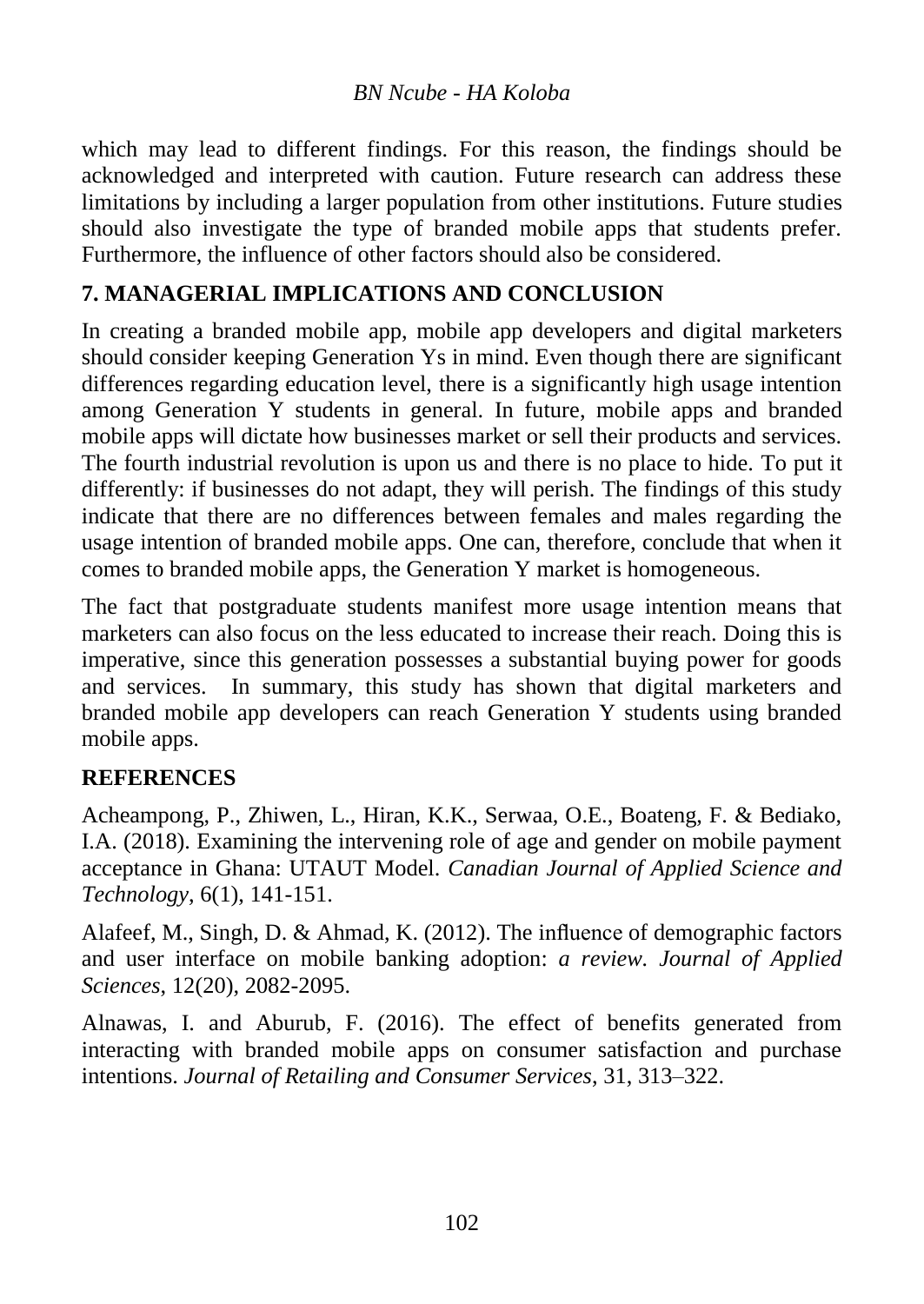Al-Nabhani, K. & Wilson, A. (2015). Factors influencing consumer retention of mobile apps: a conceptual perspective on the high-street retails. *Reser Conference*, Eigtveds Pakhus, 10 –12 September 2015.

Anonymous, (2017). The state of branded apps in SA. [https://www.4i.co.za/blog/2017/10/05/state-branded-apps-sa.](https://www.4i.co.za/blog/2017/10/05/state-branded-apps-sa) Accessed on 2018/02/12.

Bellman, S., Potter, R. F., Treleaven-Hassard, S., Robinson, J. A. & Varan, D. (2011). The effectiveness of branded mobile phone apps. *Journal of Interactive Marketing*, 191-200.

Beneke, J., Cumming, G., Stevens, A. & Versfeld, M. (2010). Influences on attitude toward mobile text message advertisements: an investigation of South African youth. *International Journal of Mobile Marketing,* 5(1), 77-97.

Bhave, K., Jain, V. & Roy, S. (2013). Understanding the orientation of Gen Y toward mobile applications and in-app advertising in India. *International Journal of Mobile Marketing,* 8(1), 62-72.

Bolton, R.N., Parasuraman, A., Hoefnagels, A., Migchels, N., Kabadayi, S., Gruber, T., Loureiro, Y.K. & Solnet, D. (2013). Understanding Generation Y and their use of social media: a review and research agenda. *Journal of Service Management*, 24(3), 245-267.

Chalomba, N. (2016). *Effectiveness of branded mobile apps on brand loyalty among generation Y consumers.* Masters Dissertation, Johannesburg: University of the Witwatersrand.

Chinomona, R. (2013). The influence of perceived ease of use and perceived usefulness on trust and intention to use mobile social software. *African Journal for Physical Health Education, Recreation and Dance,* 19(2), 258-273.

Cho, D. (2015). *What influences people to purchase in-game mobile items? Analysis of motivational drivers to use in-game mobile game items in the U.S.*  Masters Dissertation, East Lansing: Michigan State University.

Chong, A. Y. L. (2013). Mobile commerce usage activities: the roles of demographic and motivation variables. *Technological Forecasting & Social Change*, 80, 1350-1359.

Cui, Y., Trent, E.S., Sullivan, P.M. & Matiru, G.N. (2003). Cause-related marketing: how generation Y responds. *International Journal of Retail & Distribution Management*, 31(6), 310-320.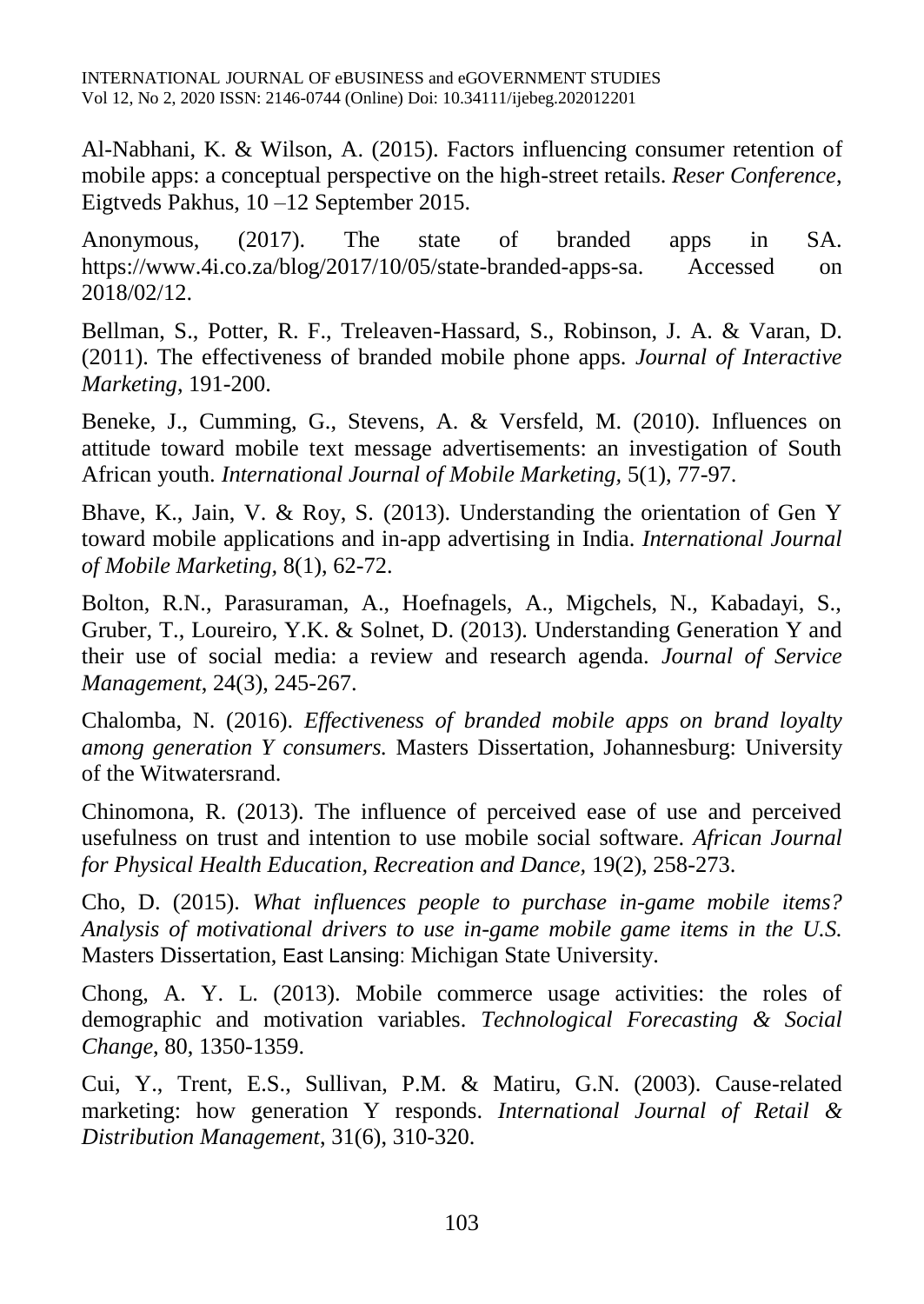Dineshwar, R. & Steven, M. (2013). An investigation on mobile banking adoption and usage: a case of Mauritius. *Proceedings of 3rd Asia-Pacific Business Research Conference, 25 -25 February 2013*, *Kuala Lumpur, Malaysia.*

Hill, K. S. (2004). Defy the decades with multigenerational teams. *Nursing Management*, 35(1), 32-35.

Hsiao, K. L. (2013). Android smartphone adoption and intention to pay for mobile internet: perspectives from software, hardware, design and value. *Library Hi Tech*, 31(2), 216-235.

Karjaluoto, H., Lehto, H., Leppäniemi, M. & Jayawardhena, C. (2008). Exploring gender influence on customer's intention to engage permission‐based mobile marketing. *Electronic markets*, 18(3), 242-259.

Khan, K. & Hyunwoo, K. (2009). *Factors affecting consumer resistance to innovation - a study of smartphones*. Masters Dissertation, Jönköping International Business School.

Kim, E., Lin, J.-S. & Sung, Y. (2013). To app or not: engaging consumers via branded mobile apps. *Journal of Interactive Marketing*, 13(1), 53-65.

Kim, J. S., Wang, J. H. & Malthouse, E. C. (2015). The effects of adopting and using a brand's mobile application on customers' subsequent purchase behaviour. *Journal of Interactive Marketing*, 31, 28-41.

Kriel R. (2017). The state of South African branded apps. [https://www.linkedin.com/pulse/state-south-african-branded-apps-renier-kriel/.](https://www.linkedin.com/pulse/state-south-african-branded-apps-renier-kriel/) Accessed on 2018/04/11.

Malhotra, N.K. 2010. *Marketing research: an applied orientation*. Upper Saddle River, NJ: Pearson/Prentice Hall.

Meeder, G.D. (2011). *The acceptance of branded smartphone applications*. Masters Dissertation. Amsterdam: University of Amsterdam.

Mosupyoe, S.S.L.N. (2014). Generational differences in South African consumers' brand equity perceptions. Masters Dissertation. Pretoria: University of Pretoria.

Nel, J. & Raleting, T. (2010). Gender differences in non-users' attitude towards WIG-cell phone banking. *Australian and New Zealand Marketing Academy Annual Conference* (*ANZMAC),* University of Canterbury, Christchurch, New Zealand, 29 November 2010.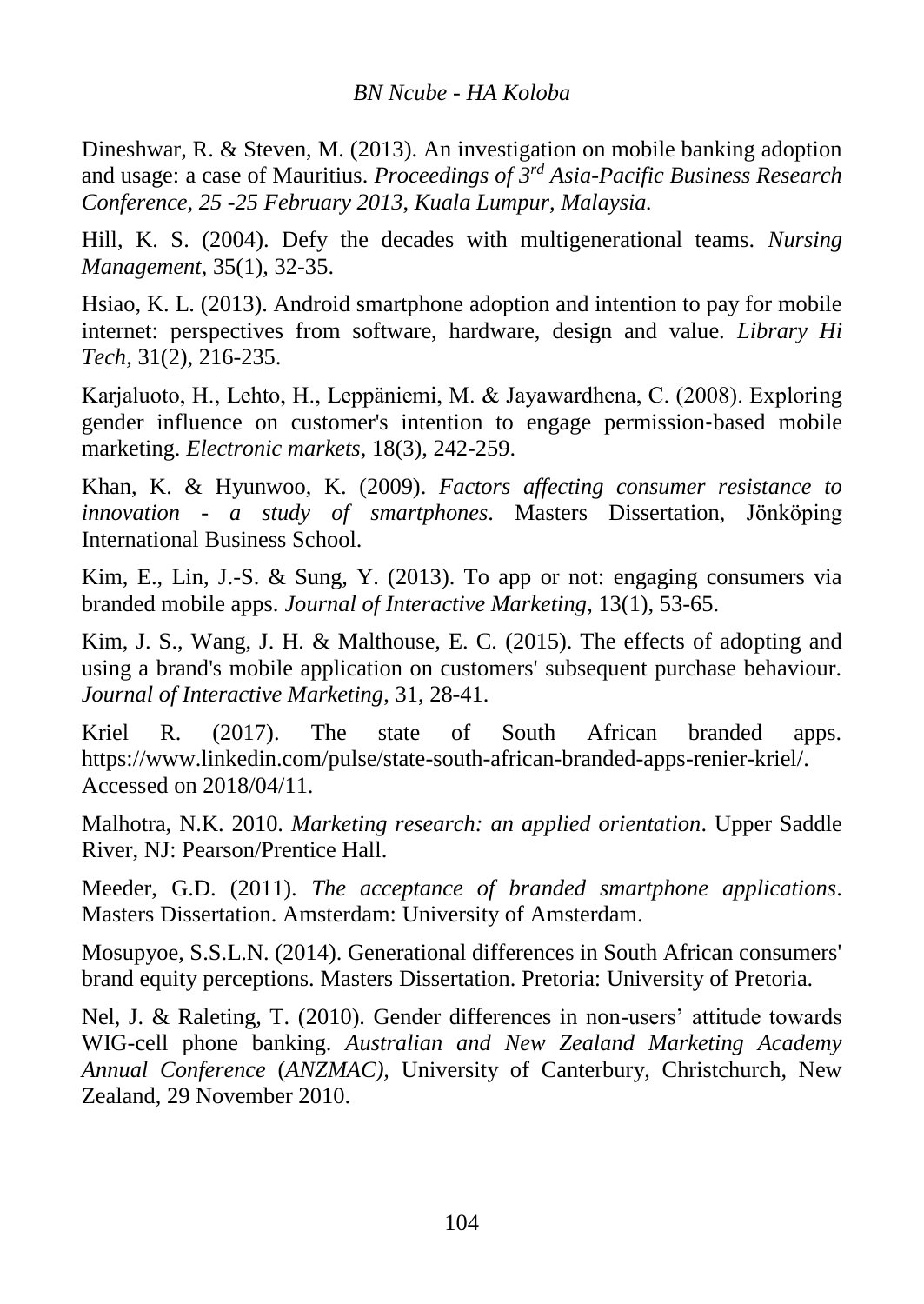Noble, S.M., Haytko, D.L. & Phillips, J. (2009). What drives college-age Generation Y consumers? *Journal of Business Research*, 62, 617–628.

Okazaki, S. & Mendez, F. (2013). Exploring convenience in mobile commerce: moderating effects of gender. *Computers in Human Behavior*, 29(3), 1234-1242.

Pallant, J. (2013). *SPSS survival manual*. *A step by step guide to data analysis using IBM SPSS*. 5th Ed. New York City, McGraw-Hill.

Peng, K., Chen, Y., & Wen, K. (2014). Brand relationship, consumption values and branded app adoption. *Industrial Management & Data Systems*, 114(8), 1131- 1143.

Persaud, A. & Azhar, I. (2012). Innovative mobile marketing via smartphones. Are consumers ready? *Marketing Intelligence and Planning*, 3(4), 418-443.

Rohm, A.J., Gao, T.T., Sultan F., & Pangani, M. (2012). Brand in the hand: a cross-market investigation of consumer acceptance of mobile marketing. *Business Horizons,* 55, 485-493.

Ruiz-Del-Olmo, F.-J., & Belmonte-Jiménez, A.-M. (2014). Young people as users of branded applications on mobile devices. *Media Education Research Journal*, 43,73-81.

SME South Africa. (2015). Why you should take advantage of SA's mobile app usage growth. [http://www.smesouthafrica.co.za/16149/Why-you-should-take](http://www.smesouthafrica.co.za/16149/Why-you-should-take-advantage-of-SAs-mobile-app-usage-growth/)[advantage-of-SAs-mobile-app-usage-growth/.](http://www.smesouthafrica.co.za/16149/Why-you-should-take-advantage-of-SAs-mobile-app-usage-growth/) Accessed on 2017/03/20.

Sohn, S., Schulte, M., & Seegebarth, B. (2014). How do men and women assess branded mobile apps? A comparison between hedonic and utilitarian apps. *American Marketing Association Conference*.

Wang, H.Y. & Wang, S.H. (2010). User acceptance of mobile internet based on the unified theory of acceptance and use of technology: investigating the determinants and gender differences. *Social Behavior and Personality: an International Journal*, 38(3), 415-426.

Wang, R. J., Kim, S. J. & Malthouse, E. C. (2016). Branded apps and mobile platforms as new tools for advertising. In V. K. Ruth E. Brown (Eds), *The New Advertising: Branding Content, and Consumer Relationships in the Data-driven Social Media Era*. Santa Barbara: California, Library of Congress Cataloguing-in-Publication.